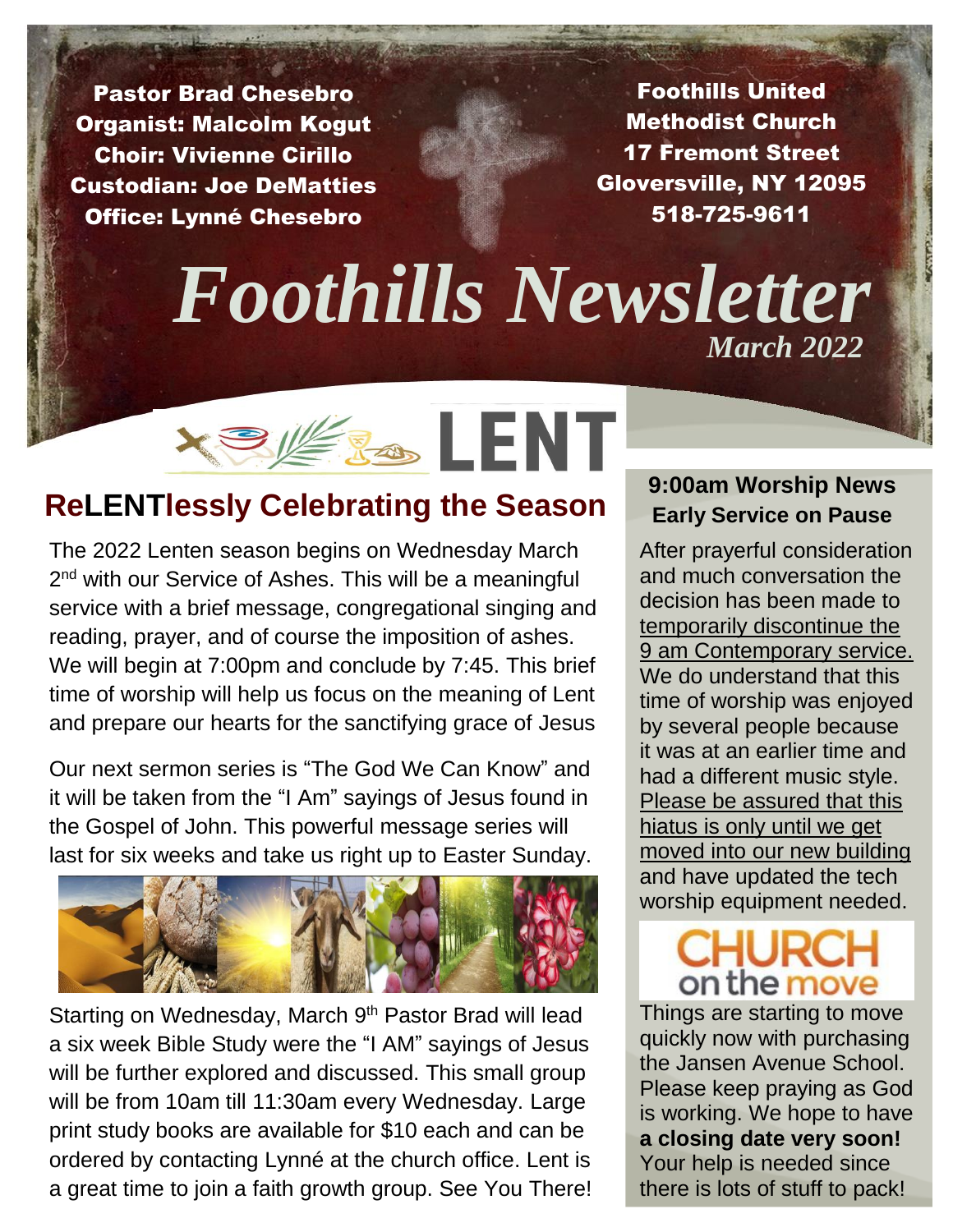

## **WELCOME JOE AND LYNNÉ**

We are pleased to announce two new permanent employees. We have a new custodian/maintenance person, **Joe DeMatties**. He started Dec. 1<sup>st</sup> and became permanent on Jan. 1<sup>st</sup>. Our second new employee is **Lynné Chesebro** who is our new administrative assistant. Yes, she is Pastor Brad's lovely wife. We as a Committee have seen that they work well together. Please welcome them both when you see them at church.

New Church Office Hours: Monday-Thursday 8am till 1pm

# **Lenten Cantata**



Foothills 3rd Annual Bowling Tournament is being held on **Sunday, March 13th at 1:00** at Arterial Lanes in Gloversville. It is sure to be a fun event! It is an 8-Pin No-Tap Event, so you don't even have to be a good bowler! Eight pins down counts as a spare or strike! The cost is \$15 per bowler. We are looking to form 4 or 5 person teams. Sign-ups have already begun and will continue during our Coffee Hour. We're still looking for bowlers, basket donations and helpers for the day of the Tournament. We are asking that each Church Committee donate a gift basket and also any individuals or groups of people who would like to donate baskets as well.

The 2022 Lenten Cantata will be held on Sunday, April 3<sup>rd</sup> during the 10:30 Service. It is entitled **WHO IS THIS KING?**<br>by Ulovd Larson and Joseph M. Martin, Pehearsals will be **///////////////** held on Fridays from 5:00-6:00 starting on Friday, March 4th by Lloyd Larson and Joseph M. Martin. Rehearsals will be Everyone is invited to sing with us for this special musical presentation. Invite your friends and family to join in the fun.





Hello, Ladies. We want to let you know that we are moving ahead with our upcoming year. Mary Chase has agreed to be our new president and Janet Findlay has agreed to be our vice-president. Please come and support them as they lead us. We will have a calendar available to you in the near future. Cindy VanAllen will be attending the UMW Assembly in Orlando, FL which includes international groups of women. She has also agreed to be the UNY Conference UMW treasurer. You're invited to join our group!

Church office email: [office@foothillsunitedmethodist.org](mailto:office@foothillsunitedmethodist.org) Church Website: foothillsunitedmethodist.org Church Facebook: Foothills United Methodist Church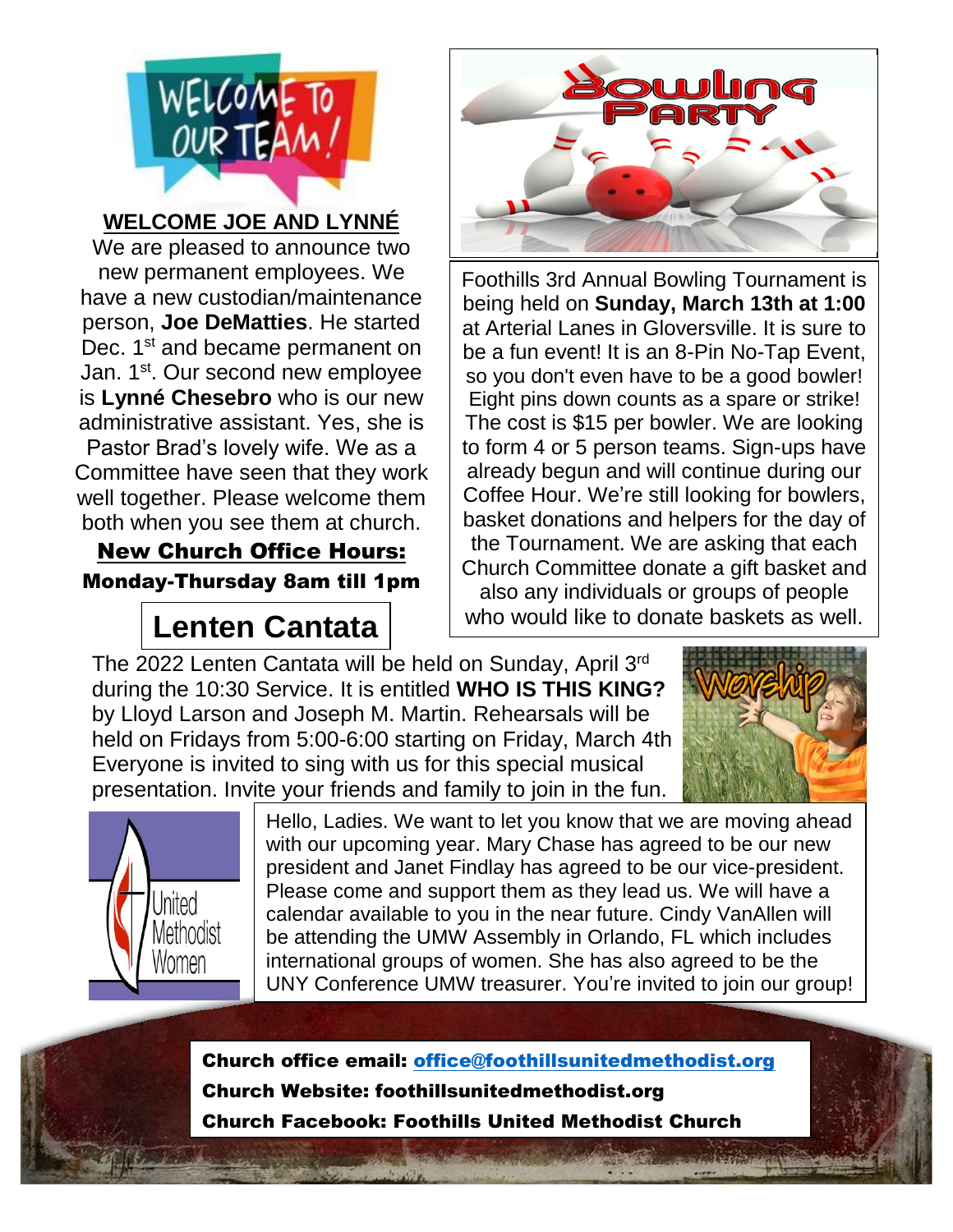# Let's Honor The Lord With Our Giving

"Remember this, whoever sows sparingly will also reap sparingly. And whoever sows generously will also reap generously." 2 Corinthians 9:6

# Words of Gratitude **Crafters & Chit-Chatters**

Some like yarn, some like sewing and there are others who like ribbon art, glue guns, mod-podge, painting and making wreaths. Let's just say letting their creativity flow. Some like the fellowship of one another. Whatever tickles your fancy you are always welcome to join. Come into the Adirondack Room, pour yourself a cup of coffee or tea, pull up a chair & enjoy yourself for a couple of hours. "Sharing is Caring", as we spend our time together. We listen, learn and laugh. I feel that it's my Mid-week pick me up. The 3C's meet every **Wednesday at 1:00** but if you would like to bring a bagged lunch at 12:00 we love to have lunch with you. No matter what time you arrive, you are never late. I have ordered 24 bunnies that need clothing. I've been notified that they are on their way. Last year I hosted a small group at my home and we dressed around 24. The bunnies went home with their clothing designers and I'm sure they will have a hoppy Easter for years to come. Some of the bunnies that now live with me will make their debut at coffee hour. I will have a signup sheet for this project to get an accurate hare count. **I'd like to have this event on Saturday March 26th at 10 am.** We will have a lunch break and finish up with our project after our fellowship of eating together. **Wednesday April 6th** I will be teaching the wonderful art of making palm crosses. A lot of you know how to do this but a little refresher can't hurt. Hope to see you at "Crafters & Chit-Chatters! Blessings! Sandy Harrington

Isaiah 1:18 Come now, let us set things right, says the Lord: Though your sins be like scarlet, they will become white as snow.

Serving as your Lay Leader at Foothills has been so rewarding! I have witnessed so many people who have tied on their aprons of service. Truly we are so blessed. Many have been willing to take part in our Sunday Services. This act of servanthood is witnessed every Sunday. Whenever I have asked you to serve you are so grateful and I am very thankful. Then there are those who quietly serve in their own way. We don't always witness their service. I affectionately call them "Worker Bees". Worker Bees have been sorting out, throwing out, boxing up and organizing what needs to be moved. From paper work to silverware the "church stuff" is being prepared for the journey to its new home. This is an ongoing project and will take more work. I thank you for your gift of service.

Our food pantry volunteers are also very special servants. They work from 9-12 four days a week. 2 Fridays a month I call on a few great men to pick up hundreds of pounds of food from the Regional Food Bank. They load their trucks and cars with food and then bring it into our pantry. I thank you for your much needed gift of service.

> **As your Lay Leader I could not be more grateful for your gifts of Christian service, "seen and unseen"!**

**Blessings to all, Sandy Harrington**